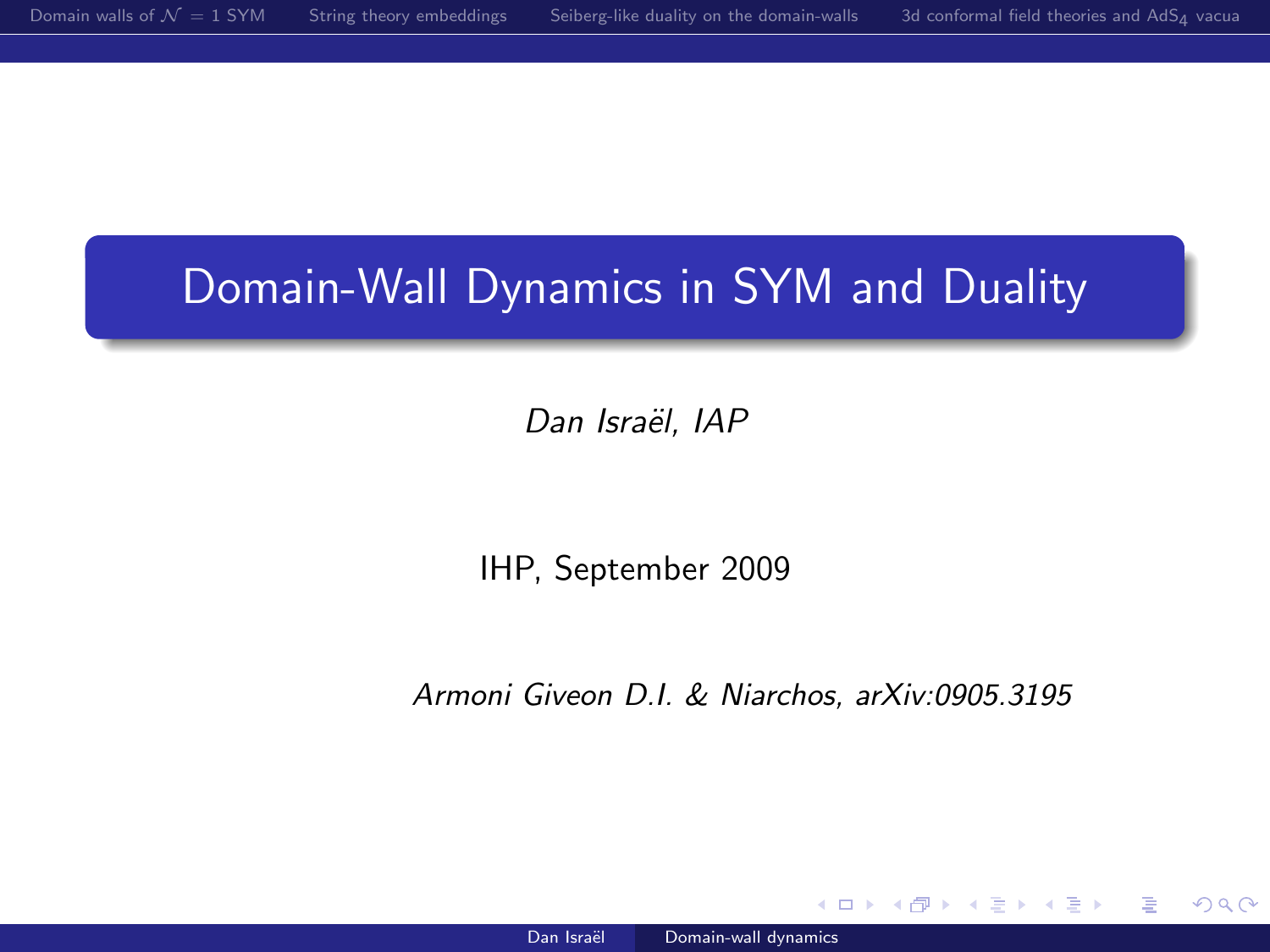## Introduction

### Supersymmetric Yang-Mills

- Supersymmetric non-Abelian gauge theory : shares many features with gluodynamics
	- $\rightarrow$  useful to understand strong coupling dynamics of QCD
- Vacuum structure understood (VY superpotential)
- Admits half-BPS domain walls, invisible at weak coupling

#### Domain-wall worldvolume theory

- Domain-walls : field theory D-branes ➡ worldvolume 3d theory
- String embedding  $\blacktriangleright \mathcal{N} = 1$  Yang-Mills Chern-Simons w/ matter
- SYM point of view predicts strong/weak duality

<span id="page-1-0"></span> $\rightarrow$  how is it realized on the walls worldvolume?

### 3d CFT's

- Generalizations lead to other  $\mathcal{N} = 1$  3d theories with similar dualities
- In some cases non-trivial IR fixed points
- May help to understand flux compactificati[ons](#page-0-0) [vi](#page-2-0)[a](#page-0-0) [ho](#page-1-0)[l](#page-2-0)[ogr](#page-0-0)[a](#page-2-0)[p](#page-3-0)[hy](#page-0-0)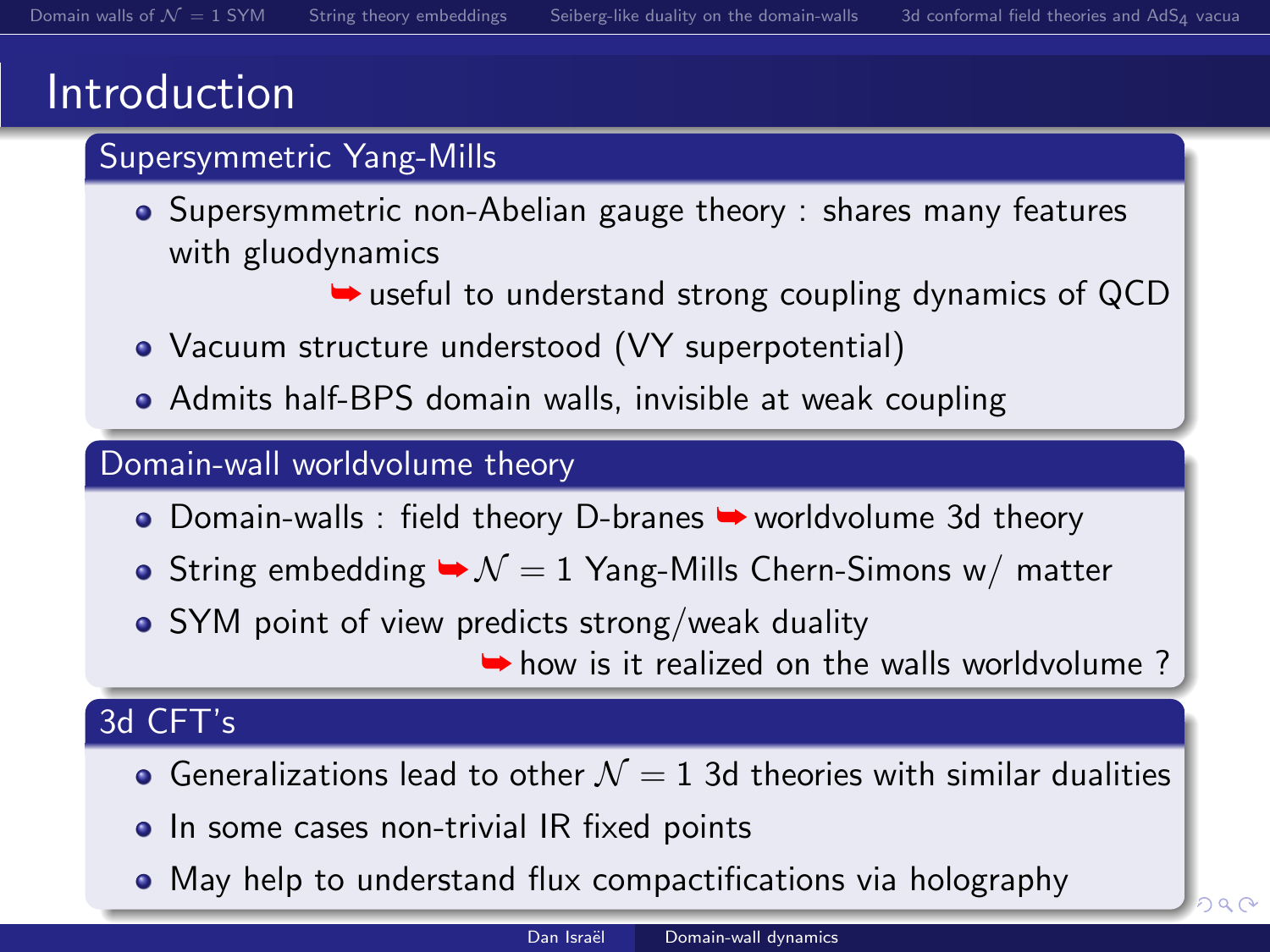#### **Outline**



- <sup>2</sup> [String theory embeddings](#page-6-0)
- <sup>3</sup> [Seiberg-like duality on the domain-walls](#page-11-0)
- 4 [3d conformal field theories and AdS](#page-20-0)<sub>4</sub> vacua

イロト イ押ト イヨト イヨト

<span id="page-2-0"></span> $299$ 障害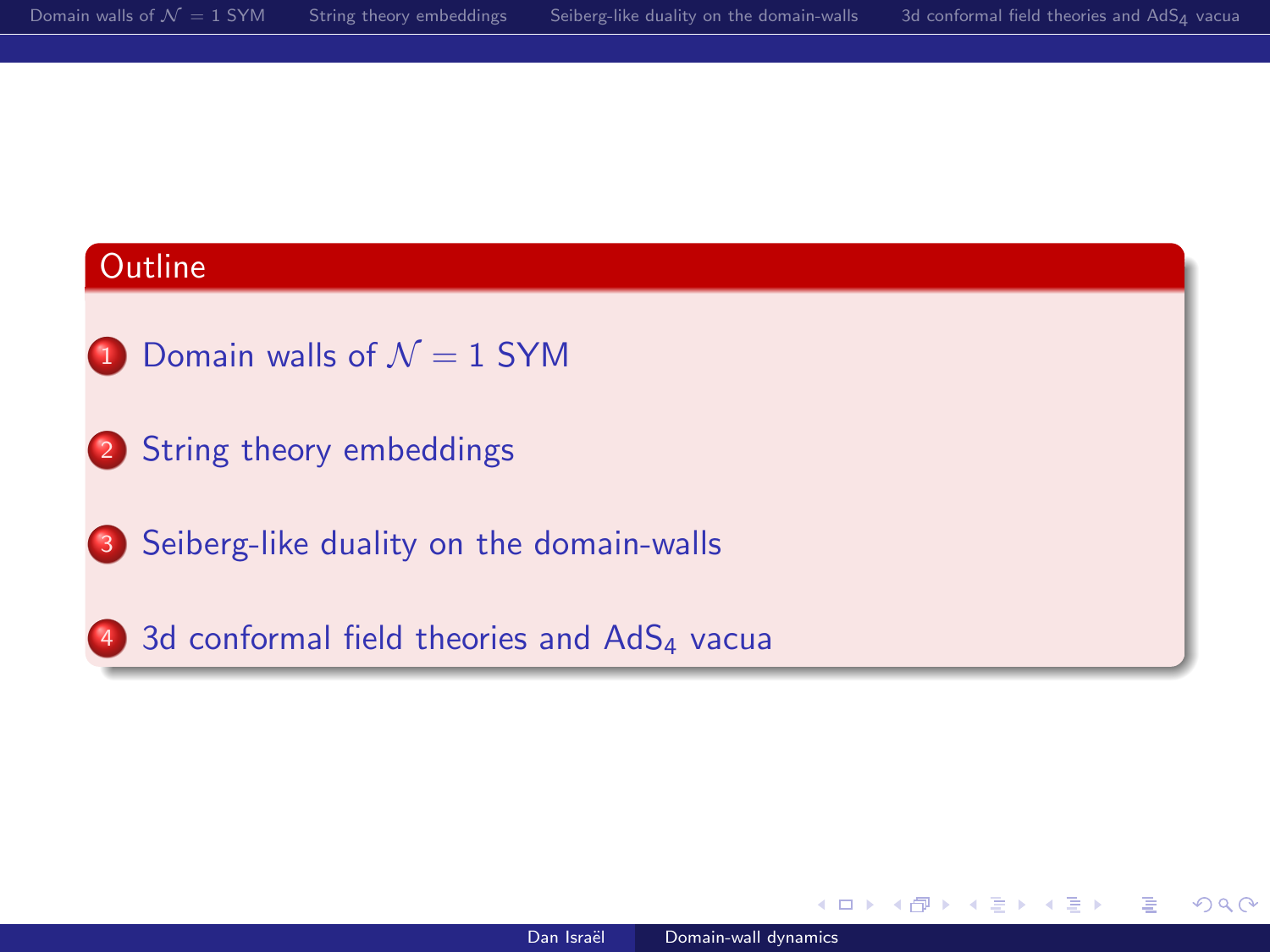イロメ イ押メ イヨメ イヨメー

目

<span id="page-3-0"></span> $QQ$ 

# $\mathcal{N} = 1$  SYM at low energies.

## $\mathcal{N}=1$  SYM

- Non-Abelian  $SU(N)$  : gauge field  $A_\mu$  + massless adjoint fermion  $\lambda$
- Anomalous  $U(1)_R$  symmetry broken to  $\mathbb{Z}_{2N}$  by instantons
- As pure Yang-Mills, displays color confinement at low energies
- At the same time develops a gaugino condensate  $\langle \lambda^2 \rangle \sim \Lambda^3 e^{\frac{2 i \pi k}{N}}$ (with QCD scale  $|\Lambda| \propto \exp{-\frac{8\pi^2}{3Ng^2}}$ )  $\rightarrow$  breaks  $\mathbb{Z}_{2N}$  to  $\mathbb{Z}_2$

#### Effective Action

- Features described by (non-Wilsonian) effective action for the gluino bilinear superfield  $S = \frac{1}{32\pi^2} \text{Tr} W^2$
- Veneziano-Yankelevitz superpotential fixed by symmetries  $\mathcal{W} = \mathcal{S} \left[ \log \frac{\Lambda^{3N}}{\mathcal{S}^N} + 2i\pi n \right]$
- $\bullet$   $\mathbb{Z}_N$  invariance of the theory  $\bullet$  sum over integer values of n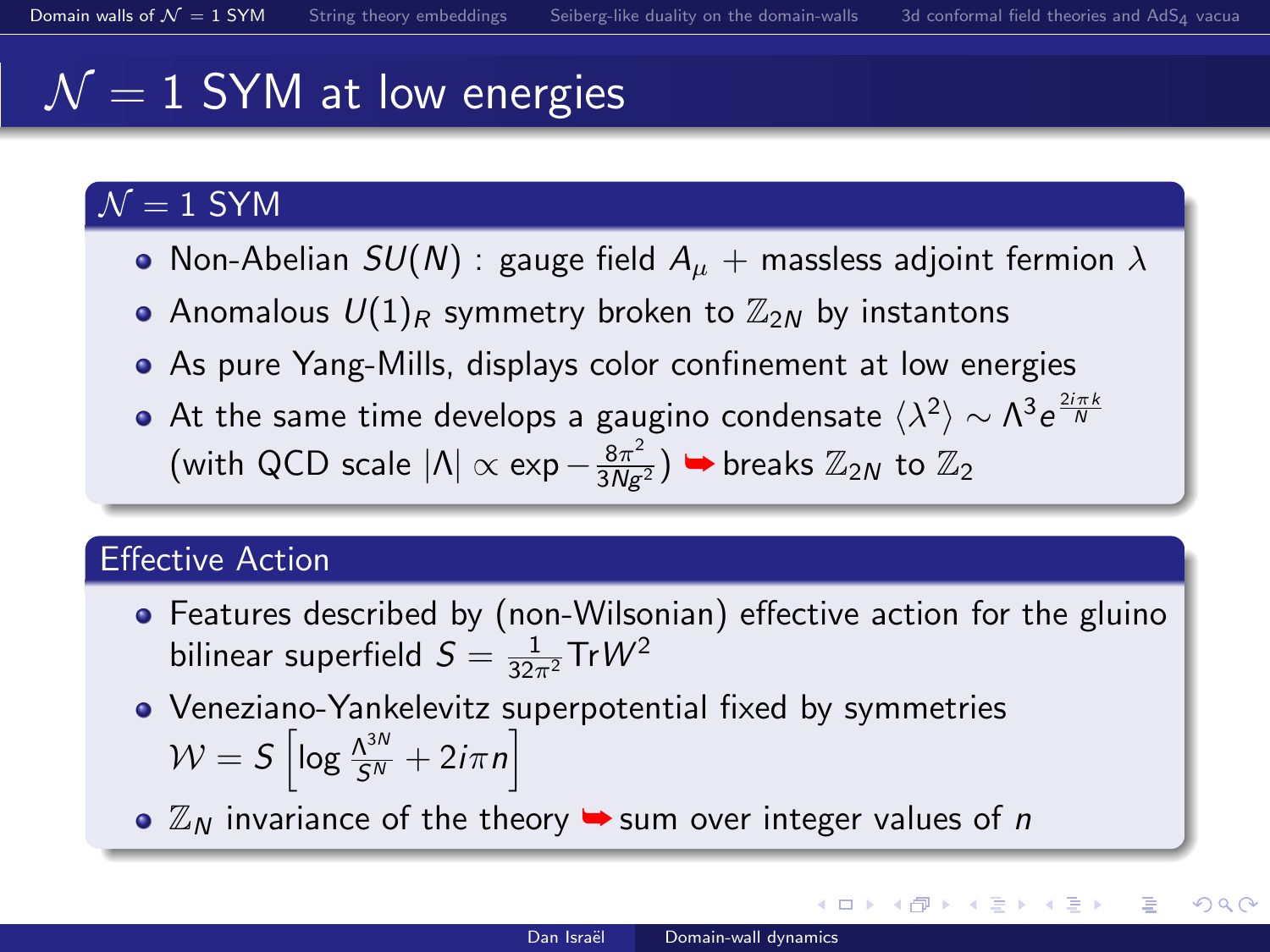## Domain walls

- $\bullet$  Spontaneously broken discrete global symmetry with N distinct vacua ➥ expects domain-walls interpolating between any pair of vacua, invisible at weak coupling  $(D_{vali, Shifman})$
- $\bullet$   $\mathcal{N}=1$  susy algebra admits a central extension for a 3d object  $\{\boldsymbol{Q},\boldsymbol{Q}\}=\frac{N\vec{\sigma}}{4\pi^2}\int\!\mathsf{d}^3\mathsf{x}\,\vec{\nabla}\mathsf{Tr}\,\lambda^2$
- Half-BPS domain-walls are found for SYM
- Energy density (tension) obtained exactly from the susy algebra  $\varepsilon = \frac{N}{8\pi^2} \left| \langle \text{Tr}\lambda^2 \rangle_{\infty} - \langle \text{Tr}\lambda^2 \rangle_{-\infty} \right|$

#### Domain walls as D-branes

- Wall tension scales like N, i.e. like  $1/g_{\text{string}}$  at large N, whereas a soliton would scale like  $\mathcal{N}^2 \sim 1/g_{\text{string}}^2$
- Exactly like D-branes in string theory
- $\bullet$  As shown by Witten using an *M*-theory embedding, confining strings can end on them  $\rightarrow$  similar to open strings in ordinary string theory
- Suggests the existence of a theory describing their worldvolume dynamics (open/closed duality)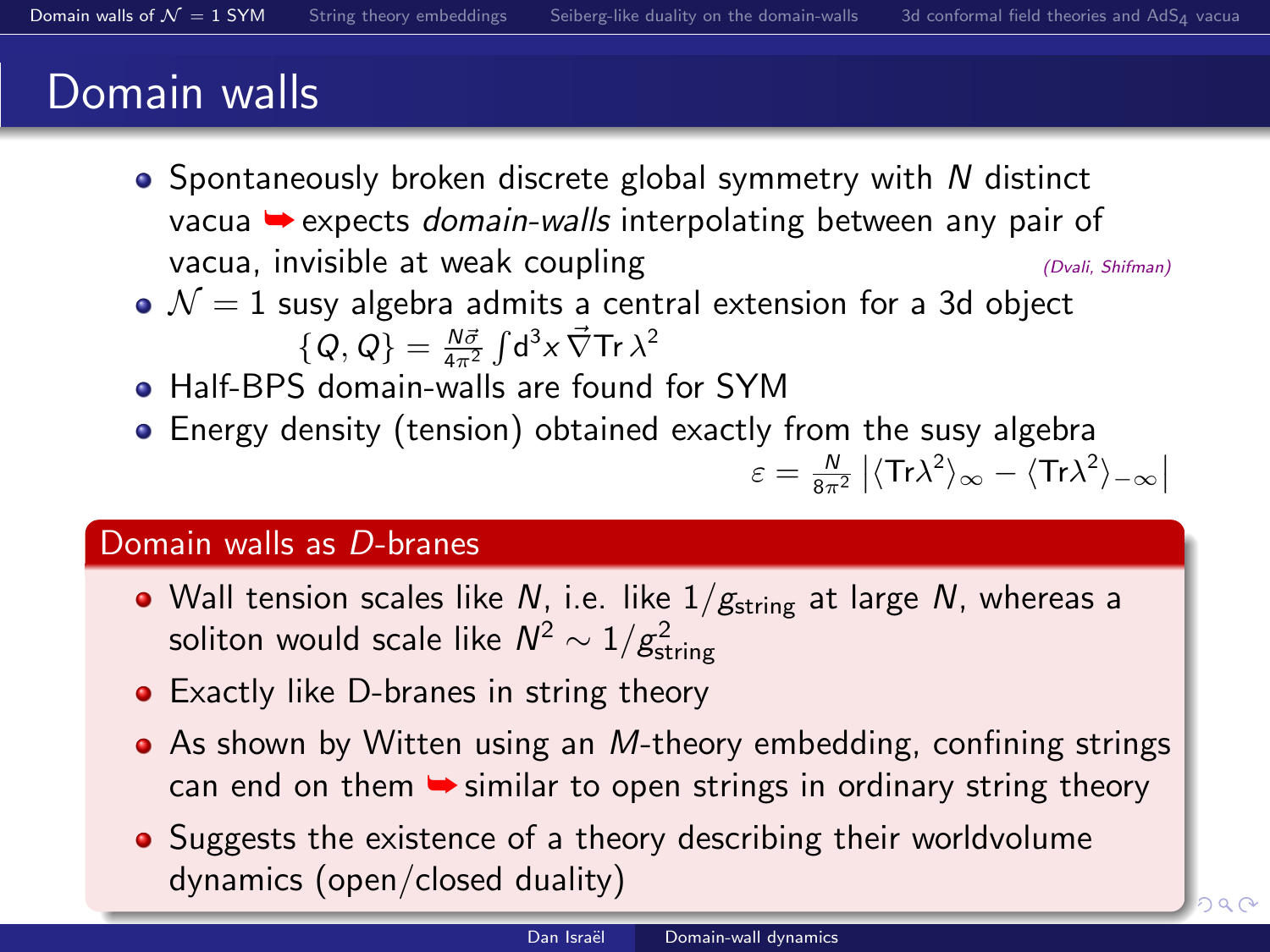## Dynamics of domain-walls stacks

- Tension of domain wall between  $\ell$ -th and  $\ell + k$ -th vacua given by  $\varepsilon_k = \frac{N^2 \Lambda^3}{4 \pi^2} \sin \frac{\pi k}{N}$
- $\bullet$  Can be viewed as a bound state of  $k$  elementary walls (non-zero binding energy)
- Expects some  $U(k)$  gauge theory with  $\mathcal{N}=1$  3d susy, with at least one singlet scalar multiplet (center of mass)

### **Duality**

 $\bullet$  Interpolating 'clockwise' between k vacua and 'anti-clockwise' between  $N - k$  vacua is equivalent by charge conjugation symmetry of the 4d theory

 $\rightarrow$  does it correspond to a non-trivial duality in the 3d worldvolume theory ?

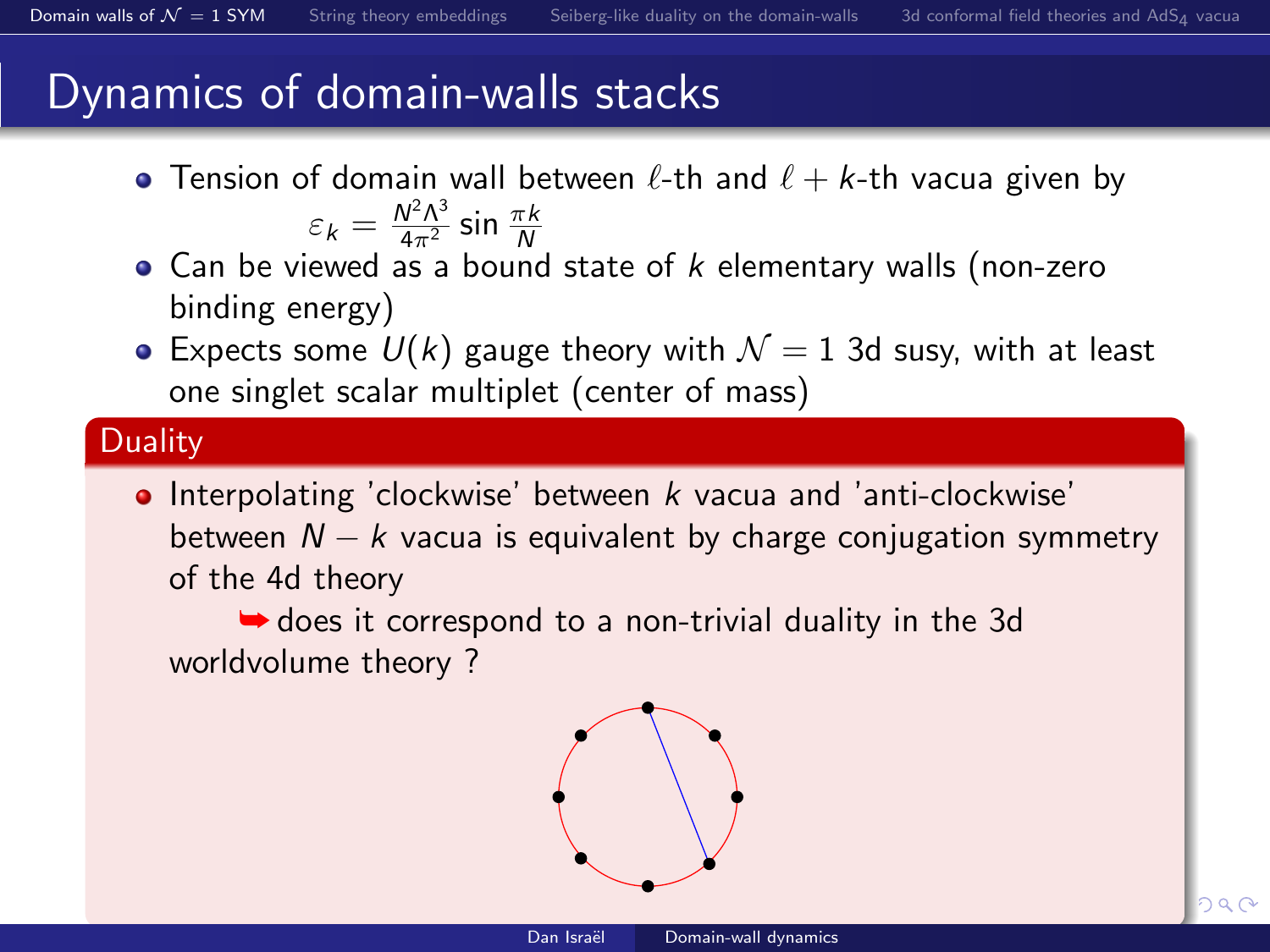イロト イ押ト イヨト イヨト

 $299$ 

<span id="page-6-0"></span>目

# String theory embedding  $(I)$  : large  $\overline{N}$  transition

### $\mathcal{N} = 1$  SYM from string theory

- Strong coupling dynamics of susy field theories accessible at large N through string theory constructions with branes
- Several type IIA/IIB string and  $M$ -theory constructions related through dualities ➥ geometrical engineering, Hanany-Witten setups,...

#### D6-branes on the conifold

- Conifold : singular Ricci-flat cone over a 5d base  $T^{1,1} \sim SU(2)^2 / U(1)$  (Calabi-Yau<sub>3</sub>) :  $\sum_{i=1}^{4} z_i^2 = 0$
- Deformed conifold : non-collapsing 3-sphere at the tip of the cone  $\sum_{i=1}^{4} z_i^2 = \rho$
- Wrap N D6-branes in type IIA around this compact susy cycle  $\rightarrow$  At low energies, reduces to  $\mathcal{N} = 1$  SU(N) SYM (no adjoint scalars as the D6-branes cannot move)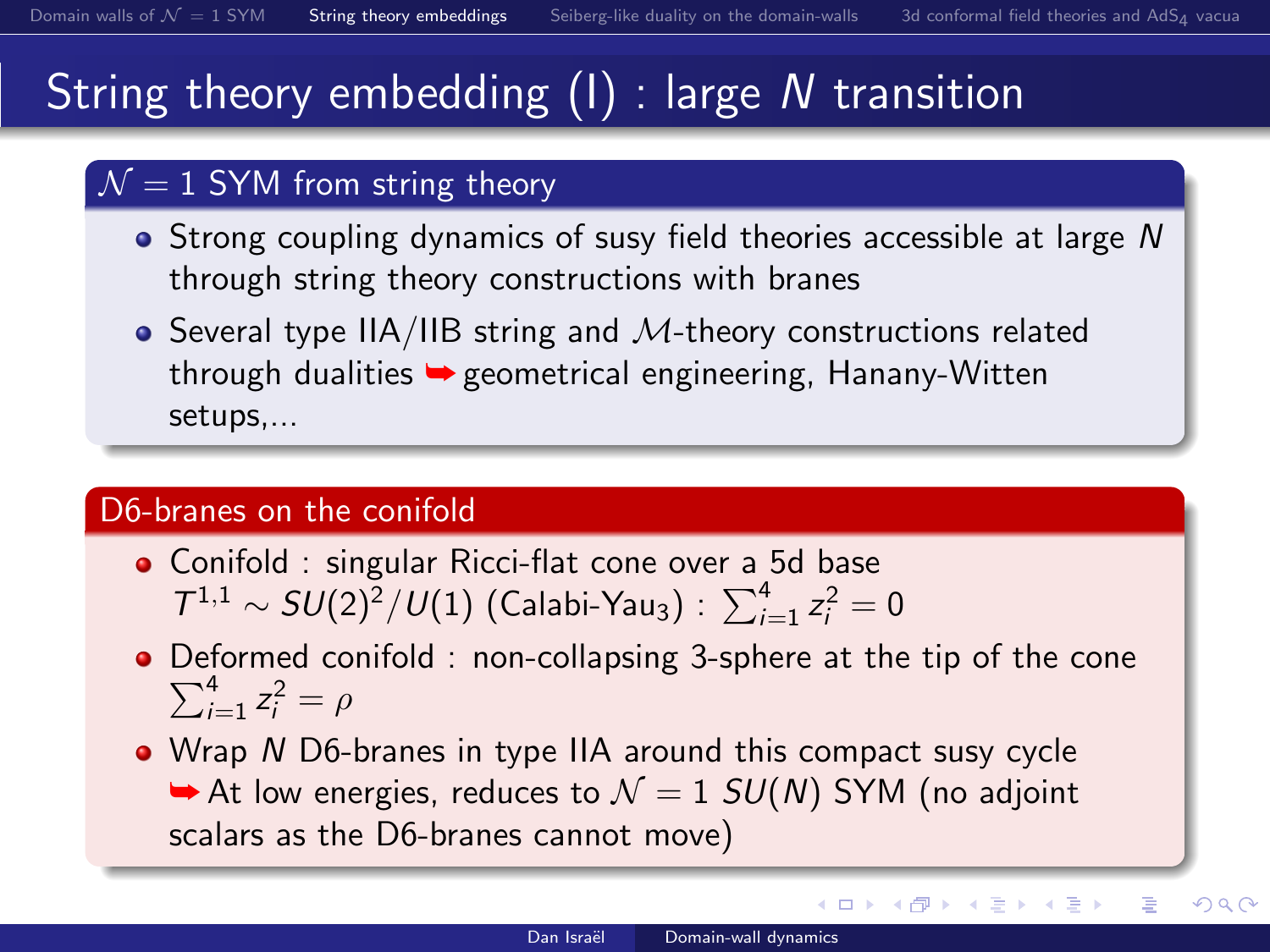# D4-branes and domain walls



### Vafa's large-N transition

- Large N: branes replaced by their *backreaction* in 10d IIA supergravity, giving a completely smooth solution (holography)
- One obtains a resolved conifold with N units of Ramond-Ramond 2-form flux through the non-vanishing two-sphere at the tip (transverse to the D6's)
- Has features of strongly coupled SYM (vacua, symmetries)
- IIA flux superpotential reproduces the VY field theory answer (where S is the complex Kähler modulus of the  $\mathbb{CP}^1$ )
- SYM confining string realized as the fundamental string in this background,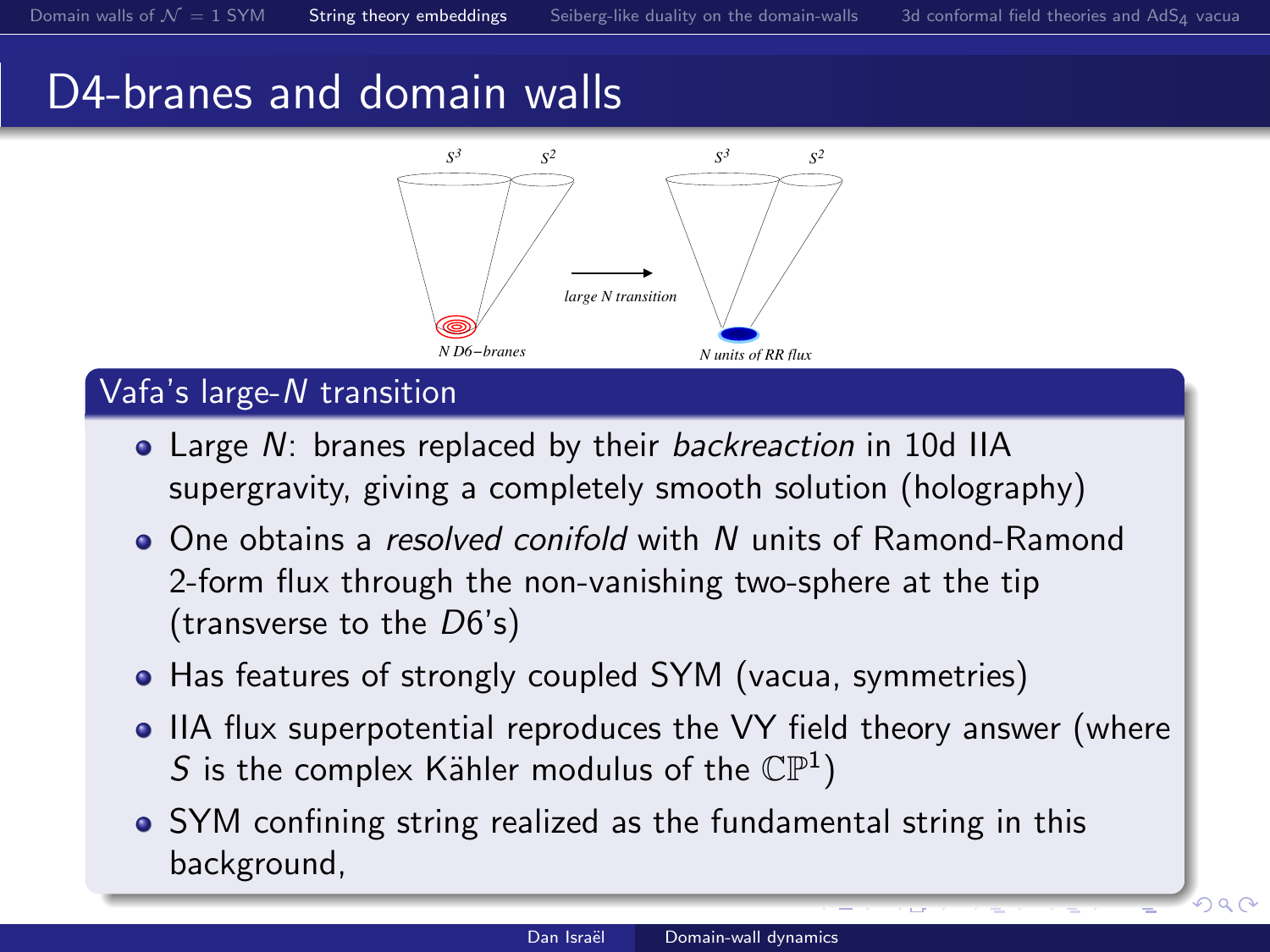#### Domain walls

- One can look for an analogue of SYM domain-walls in the IIA background after the large N transition
- Wrapping *k* D4-branes around the blown-up two-sphere preserves 2 supercharges
- At low energies : 3d  $\mathcal{N}=1$  gauge theory  $\rightarrow$  N = 2 U(k) SYM in 3d with an  $\mathcal{N} = 1$  Chern-Simons interaction for the gauge field at level N, obtained from the DBI-CS action for D4-branes, in the presence of RR 2-form flux.
- Fundamental strings end on them as for any D-brane → identified with  $\mathcal{N} = 1$  SYM domain walls

 $\vee$  This string theory construction allows to obtain a worldvolume theory for SYM domain walls. One of the requested features of this theory should be the duality outlined above.

イロト イ押ト イヨト イヨト

目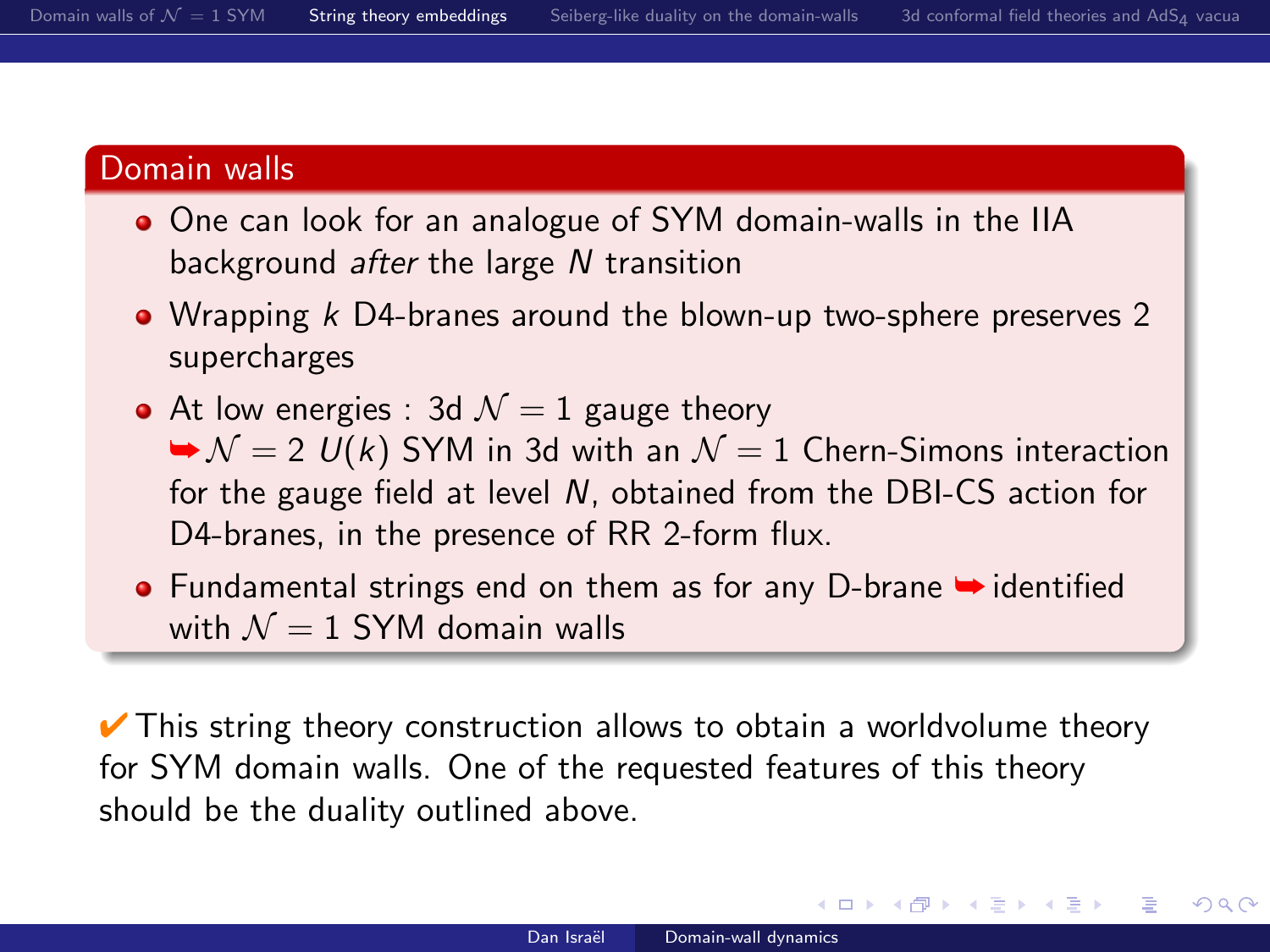メロト メ都 トメ き トメ き トー き

 $299$ 

## Acharya-Vafa field theory

 $\vee$  The low-energy theory on k D4-branes wrapped on the two-cycle in the resolved conifold with RR two-form flux should give the worldvolume theory for the SYM domain wall  $\ell \to \ell + k$ 

#### Action of the AV theory

- $\bullet$   $\mathcal{N}=1$  theory of an  $U(k)$  vector multiplet  $(A, \chi)$  with a massless adjoint real scalar multiplet  $(\phi, \psi)$
- $\bullet$   $\mathcal{N}=1$  Chern-Simons term at level N, breaks explicitely  $\mathcal{N}=2$  susy
- As usual implies that the vector multiplet is massive  $(m_{\text{cs}} = gN)$

$$
\begin{array}{l}\n\bullet \quad S = \frac{1}{4g^2} \int d^3x \operatorname{Tr} \left( -F^2 + i\overline{\chi} \not{D} \chi + (D\phi)^2 + i\overline{\psi} \not{D} \psi + 2i \overline{\chi} [\phi, \psi] \right) \\
+ \frac{N}{4\pi} \int \operatorname{Tr} (A dA + \frac{2}{3} A^3) - \frac{N}{4\pi} \int d^3x \operatorname{Tr} \chi \overline{\chi}\n\end{array}
$$

 $\vee$  Classically, one has a moduli space spanned by gauge-invariant polynomials in  $\phi$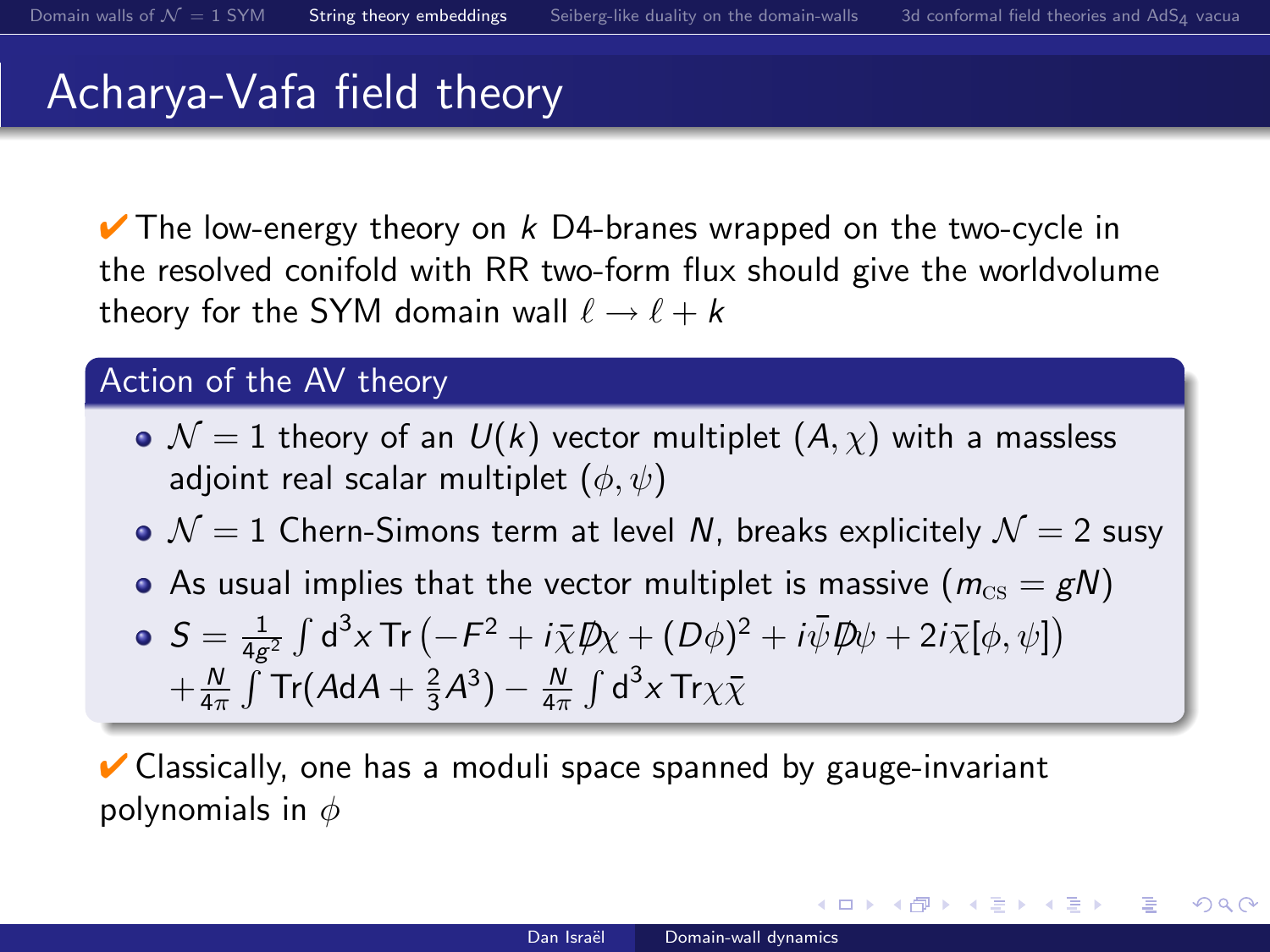#### Perturbative potential

- $\bullet$   $\mathcal{N}=1$  susy in 3d does not protect the moduli space from corrections (no holomorphy constraints or R-symmetry)
- **•** Split adjoint scalar  $\Phi = \Phi_0 + \hat{\Phi}$  as  $\mu(k) \simeq \mu(1) + \mathfrak{su}(k)$
- For  $k = 2$  (two elementary Walls) Coleman-Weinberg 2-loop potential for  $\hat{\phi}$  has been computed at large N (Armoni, Hollowood)  $V \sim \frac{1}{N} \frac{u}{1+u}$  (with  $u = \text{Tr} \hat{\phi}^2 / m_{\text{cs}}^2$ )  $\blacktriangleright$  loop-generated mass  $m_{\text{LOOP}} = m_{\text{CS}}/N$
- $\bullet$  Binding energy matches large N limit of 2-wall tension
- Free massless  $U(1)$  multiplet remains : center of mass degrees of freedom of the 2-walls bound state

 $\vee$  As hinted in the introduction, the theory should contain *more* than the free dynamics of the free massless scalar multiplet

 $\rightarrow$  geometrical engineering is not the easiest way to obtain the strong/weak duality expected (fluxed geometry)

(ロ) (個) (目) (美) (目)

<span id="page-10-0"></span>目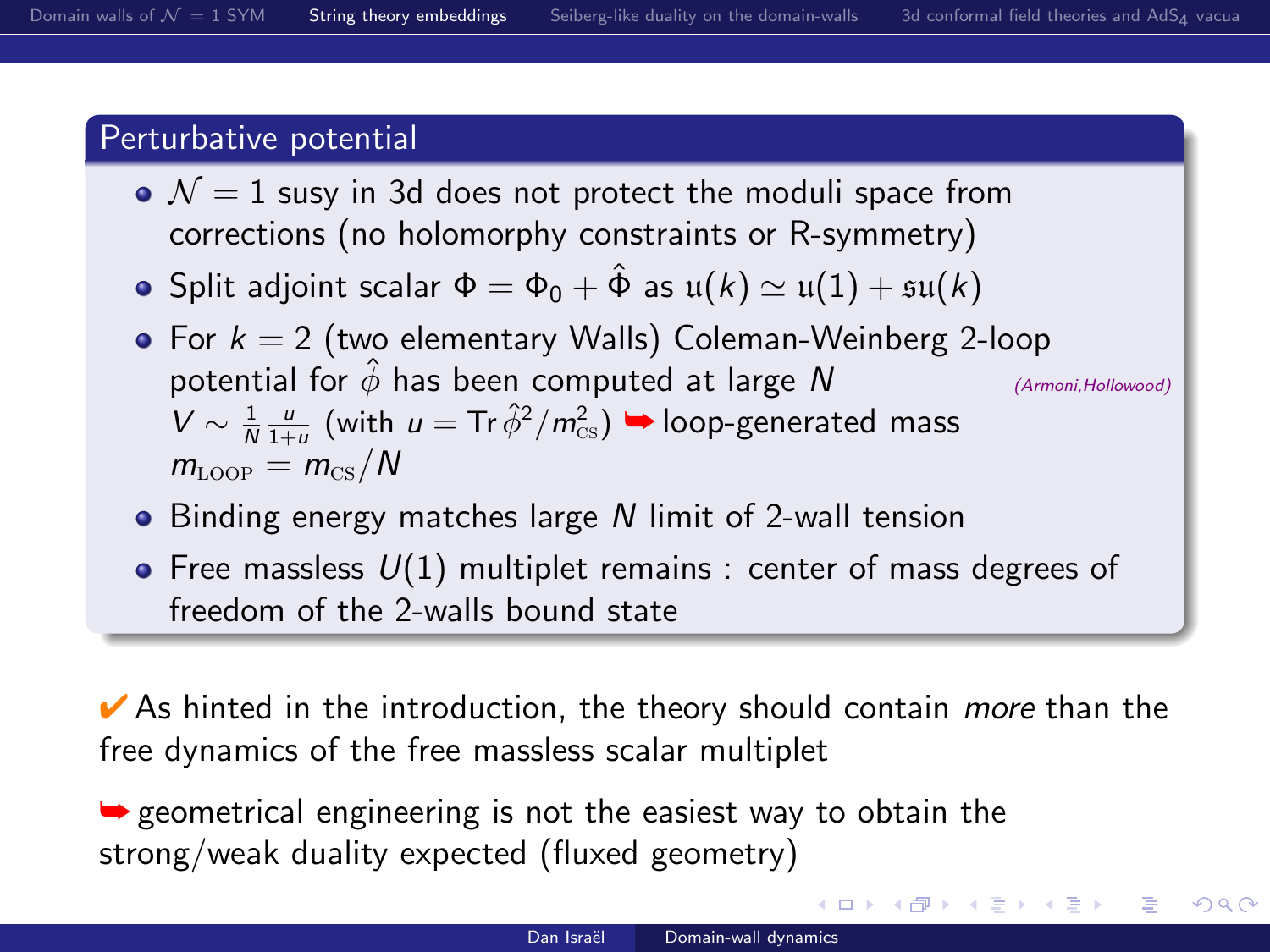<span id="page-11-0"></span>nac

# Brane engineering of the AV theory

 $\vee$  A different string realization of the AV theory is achieved with brane engineering. It gives a more intuitive picture of symmetries and possible transitions (although the link with 4d SYM is less obvious).

3d Yang–Mills-Chern–Simons theories from branes

- via T-duality, D4-branes around the  $\mathcal{S}^2$  mapped to D3-branes ending a pair of fivebranes at distance  $L$  sivebrane fivebrane **f**ivebrane **f**ivebrane
- $\bullet$  NS-Fivebranes being extremely heavy  $\bullet$  non-dynamical objects, impose boundary conditions (Dirichlet-type) for the low-energy d.o.f. on D3-branes that end on them (*i.e.* to  $\mathcal{N} = 4$  SYM in 4d)
- Replacing one fivebrane by its bound state with  $N$  D5-branes **►** twisted boundary conditions
- Susy preserved classically by the configuration depends on NS5 and  $(N, 1)$ 5-brane relative orientations
- $\bullet$  At energies  $\ll 1/L$  Kaluza-Klein modes decouple  $\rightarrow$  3d gauge theory with (dimensionful) coupling  $g^2 = g_s/L$
- Twisted boundary conds. give a supersym[met](#page-10-0)ri[c](#page-12-0) [C](#page-10-0)[S](#page-11-0) [te](#page-12-0)[r](#page-10-0)[m](#page-11-0) [a](#page-20-0)[t](#page-10-0) [le](#page-11-0)[v](#page-19-0)[el](#page-20-0) [N](#page-23-0)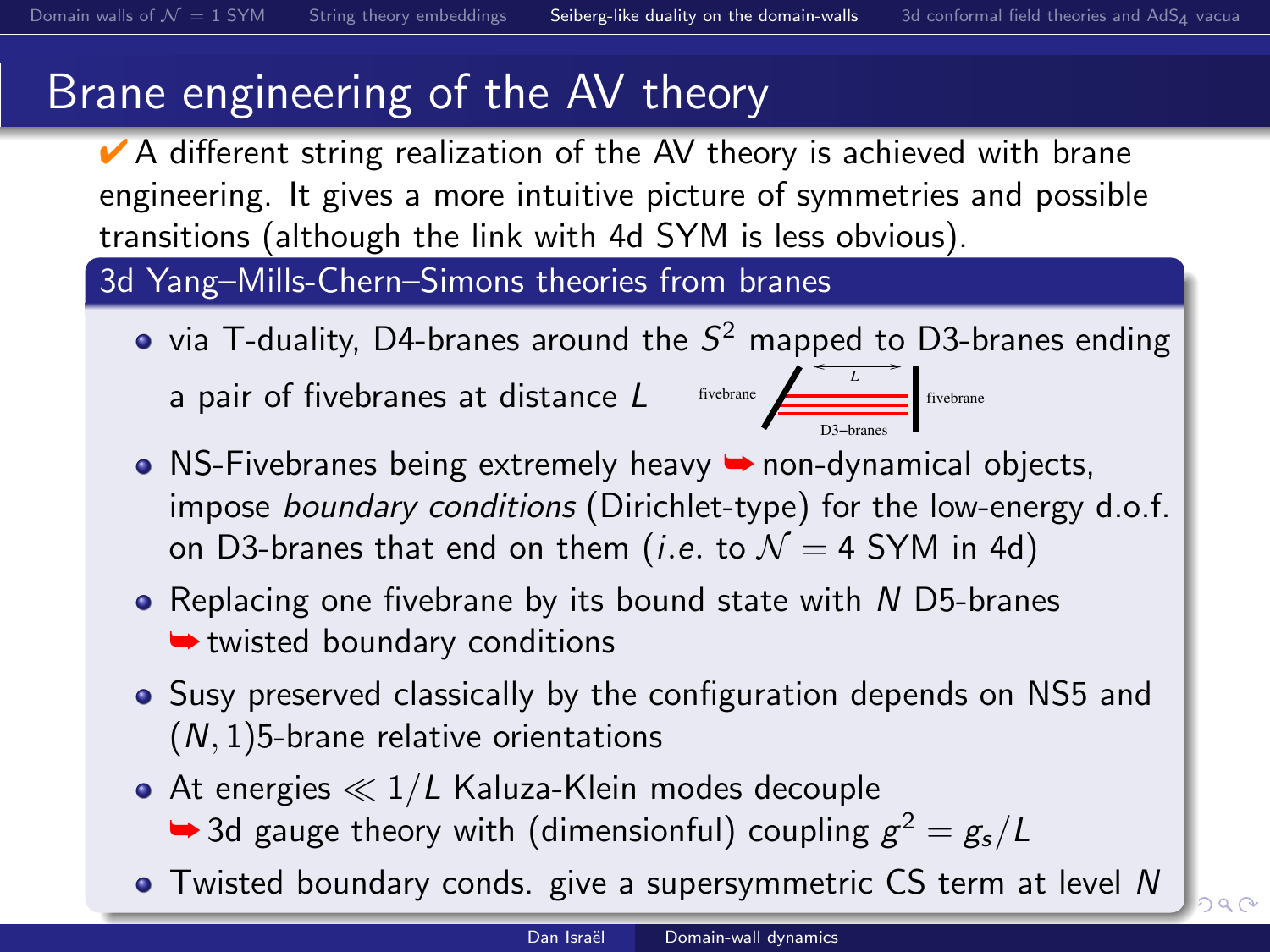<span id="page-12-0"></span> $QQ$ 

### Getting the domain walls theory

- NS5-brane along dimensions  $x^{0,1,2,3,4,5}$
- $(N, 1)$ -fivebrane along  $x^{0,1,2,3,8}$  at distance L along  $x^6$ , and at angle  $\theta =$  Arctan ( $g_s$ N) in (5,9)-plane (angle fixed by susy once everything else is chosen)
- k D3-branes along  $x^{0,1,2,6}$ , ending on 5-branes along  $x^6$  $\rightarrow U(k)$  YM-CS theory at level N
- Accidental common direction  $x^3$  not dictated from  $\mathcal{N}=1$  susy (special tuning of angles in (3, 7)-plane)

 $\blacktriangledown$  Ab-initio construction of Acharya-Vafa theory  $\blacktriangleright$  not exactly T-dual to Vafa's construction

 $\rightarrow$  indeed, the RR flux from the D5-branes in the bound state does not have the orientation expected from the dual of the RR two-form flux, in the T-dual of the resolved conifold

 $\star$ However at low energies one gets the same field theory  $\bullet$  2 different UV completions イロト イ押 トイヨ トイヨ トーヨー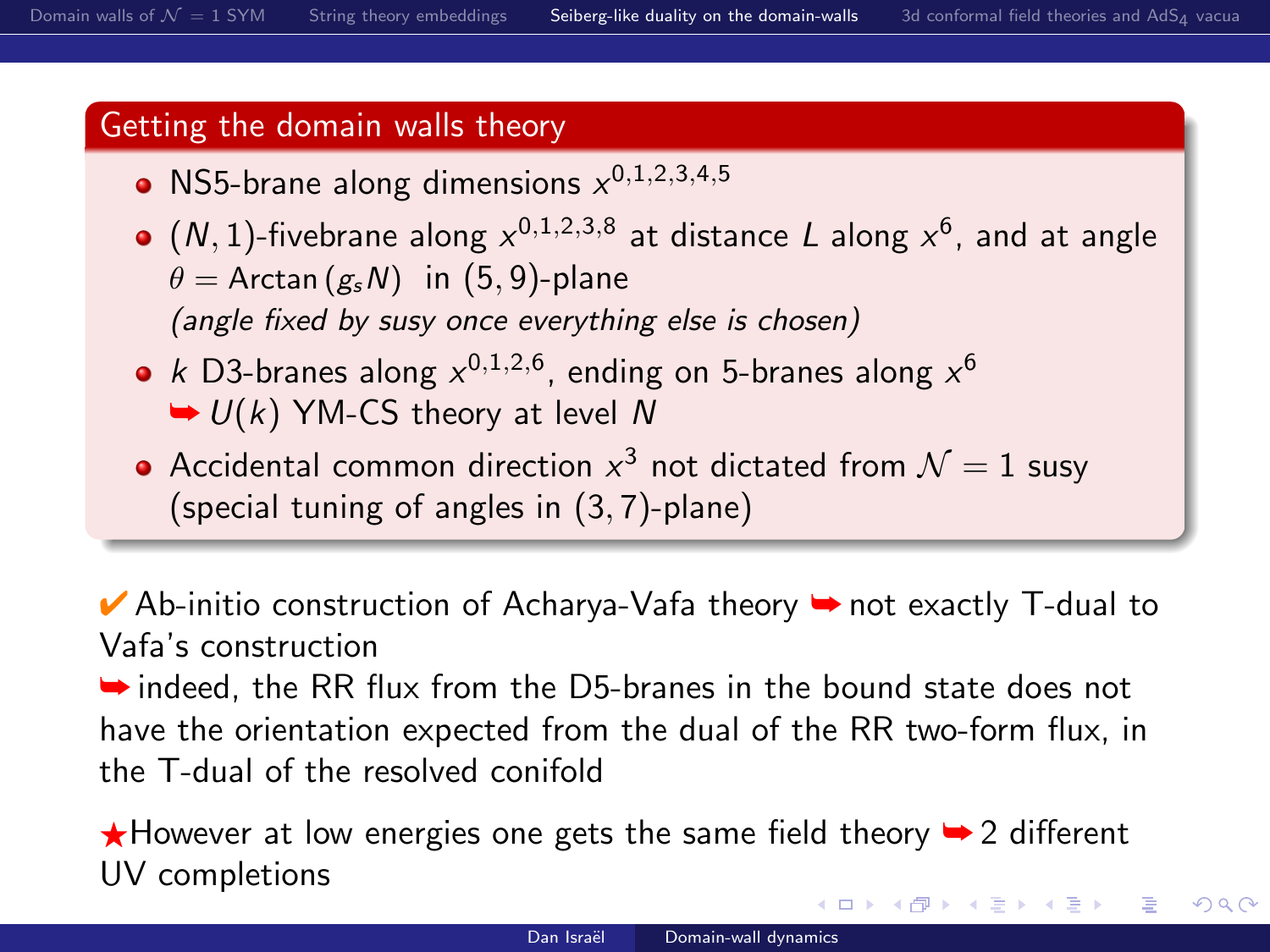メロメ メ都 メメ きょうぼまん

 $\equiv$ 

 $QQ$ 

## Dynamics of the AV brane setup

#### Vacua of AV theory from the branes picture

- Low-energy dynamics: dimensional reduction of  $\mathcal{N} = 4$  SYM in 4d on an interval with  $\mathcal{N} = 1$ -preserving boundary conds.
- $\bullet$   $\mathcal{N}=1$  U(k) YM-CS w. massless adjoint &  $\mathcal{N}=1$  CS term
- Classically arbitrary number of D3-branes suspended between fivebrane and  $(N, 1)$ 5-brane  $\rightarrow$  contradiction with domain walls expectations ( $k \leq N$  as N coincident elementary walls are equivalent to the vacuum)
- In this tree-level string construction, motion of D3's are free along common direction  $x^3 \rightarrow$  no potential for adjoint scalar  $\Phi$

 $\rightarrow$  clearly one needs to take into account quantum effects in the string setup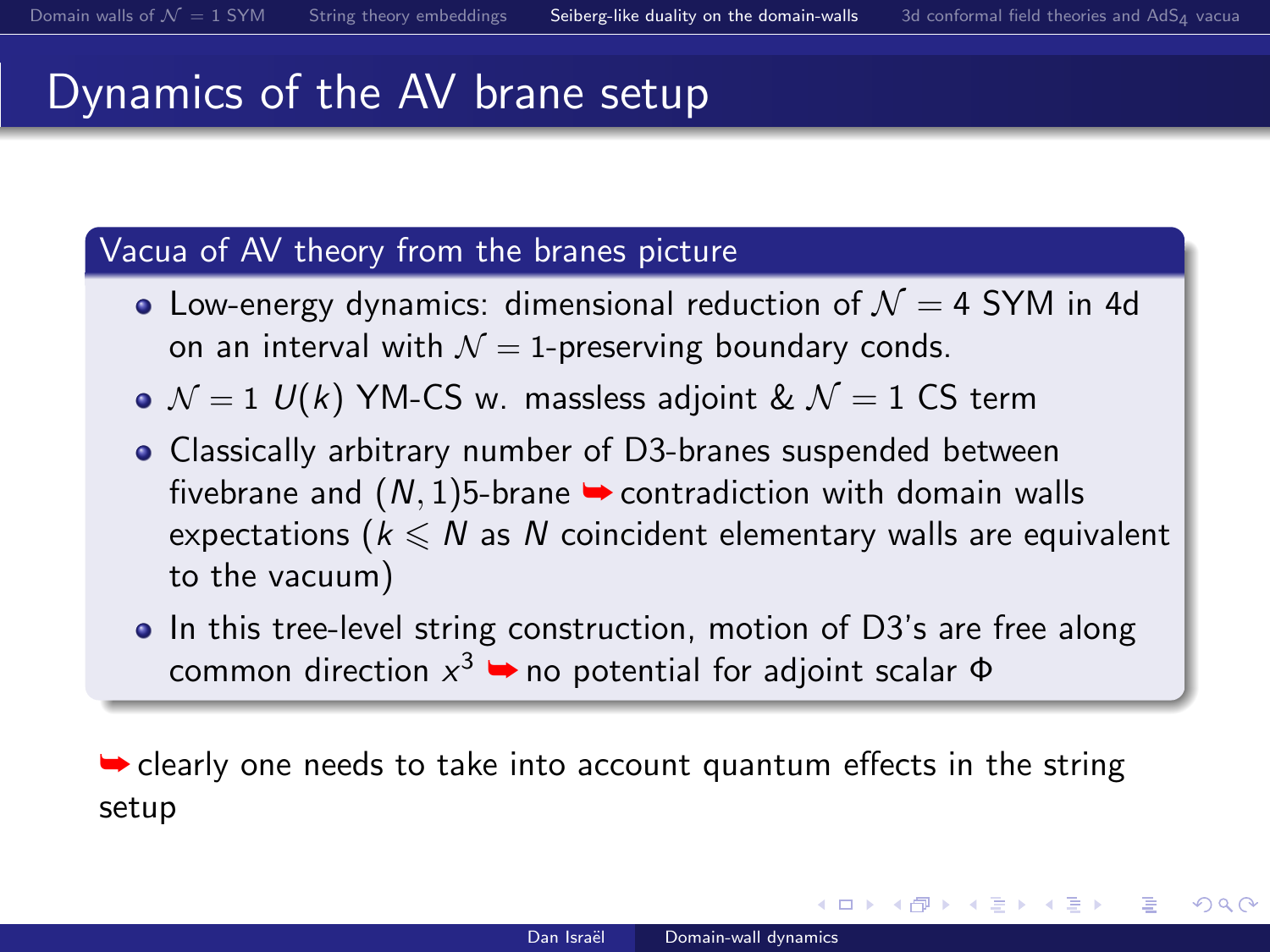$209$ 

#### Witten index and susy breaking

- For well-defined counting of vacua needs to compactify on a torus
- T-duality along  $x^2$  and lift to M-theory  $\blacktriangleright$  fivebranes become a pair of M5-branes intersecting on a two-torus  $(x^2, x^{10})$   $N$  times
- D3-branes mapped to M2-branes, that need to end at M5 intersections by supersymmetry
- Using the  $s$  rule for brane ending on branes, only one M2-brane is allowed at each intersection (Hanany, Witten; Ohta) **► related to the Pauli principle in D0/D8 systems** (Bachas, Green, Schwimmer)
- Then susy is preserved only for  $k \le N$ , otherwise spontaneous susy breaking ➥ matches expectations from domain walls
- Number of configurations easy to find :  $\binom{N}{k}$  wes Witten index of AV field theory



(□) (何)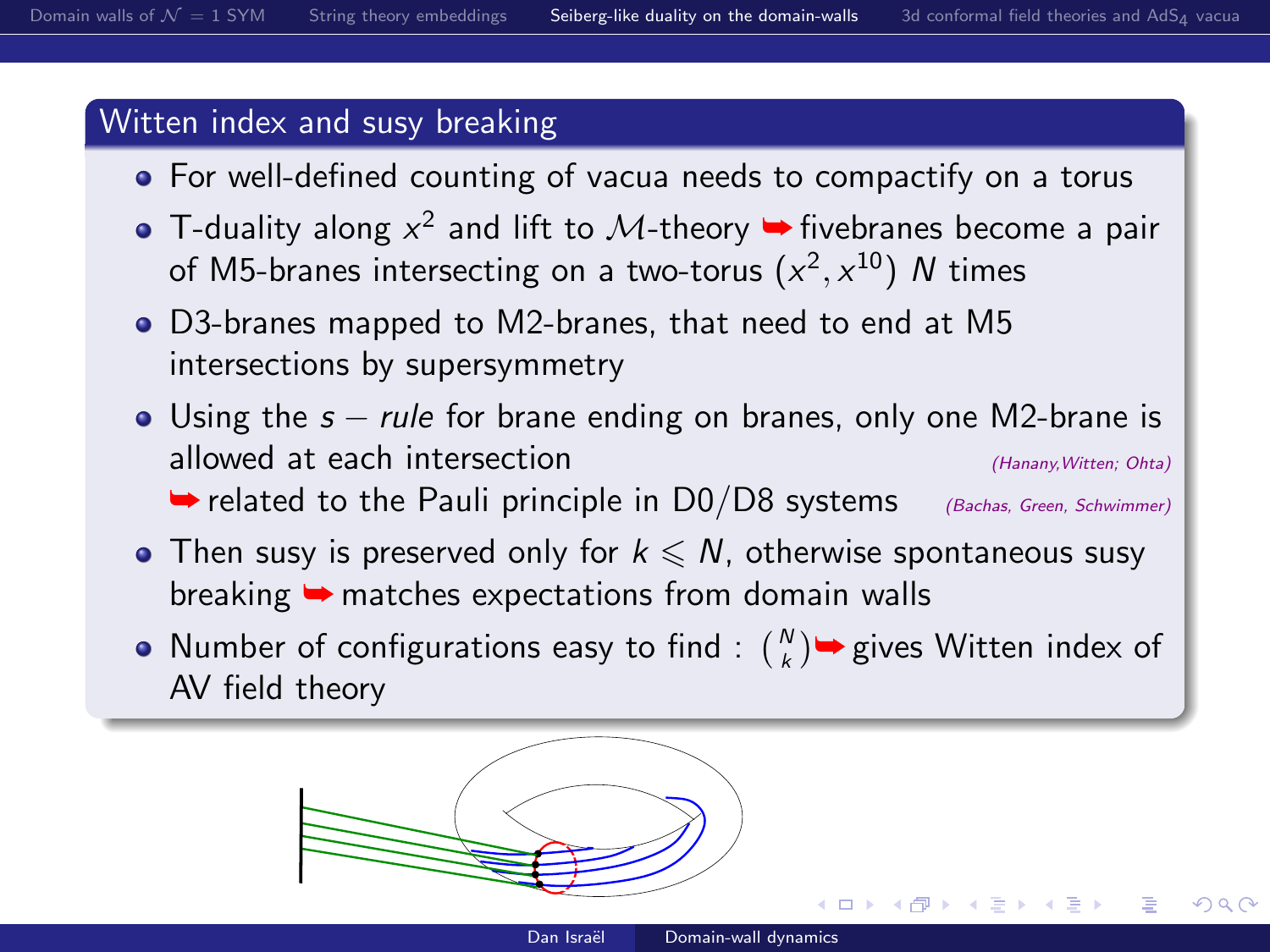#### Forces between D3-branes

- Supersymmetry dictates an *attractive force* ► otherwise one would get a susy configuration from any number of D3-branes, separated along the  $x^3$  direction common to all fivebranes
- Compatible with brane creation effect  $(H_{anany-Witten})$

 $209$ 

∢ ロ ⊁ ( 何 ) ( ミ ) ( ミ ) ( ニ )

- $\bullet$  Hard to obtain directly the binding potential from the M-theory description (quantum dynamics of the M5-branes)
- **•** However in the low-energy & large N limit captured by the perturbative field theory result

 $\vee$  Therefore a generalization of the usual rules of brane constructions (s-rule, brane creation,...) to systems with 2 supercharges fits with the expectations from the domain-wall worldvolume picture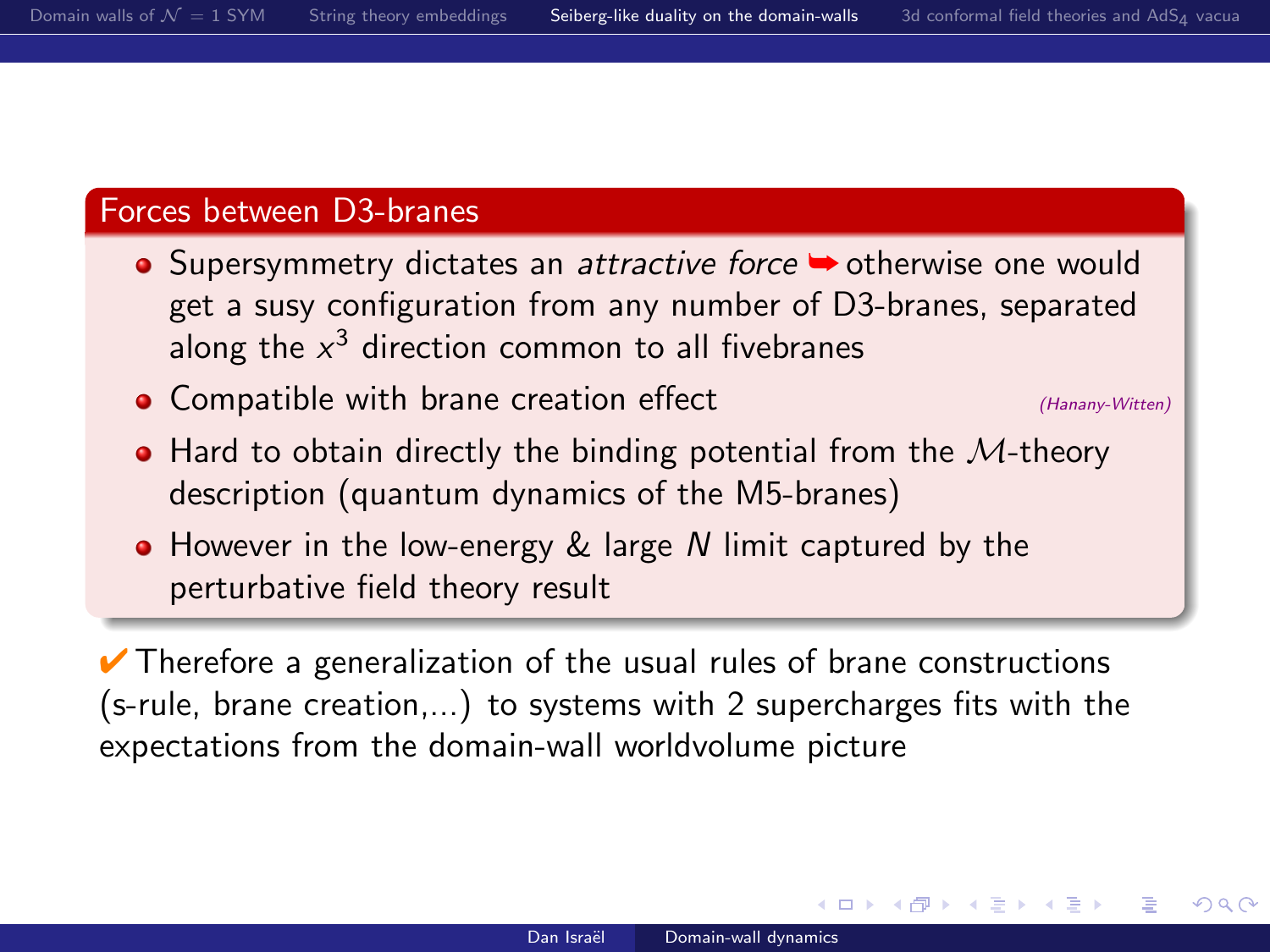# Seiberg duality



### Brane creation effect

One can move the  $(N,1)$ 5-brane along  $x^6$  freely  $\rightarrow$  IR dynamics on D3-branes invariant (L is not a field theory

parameter at low energies)

- $\bullet$  As the  $(N, 1)$ 5-brane crosses the fivebrane, N extra D3-branes should be created to ensure smooth susy dynamics
- $\bullet$  k of them annihilate with original D3's that are carried along hence change orientation

 $\rightarrow$  this is possible only if  $k \leq N$ , consistently with the s-rule

∢ロト (何) (ヨ) (ヨ)

 $209$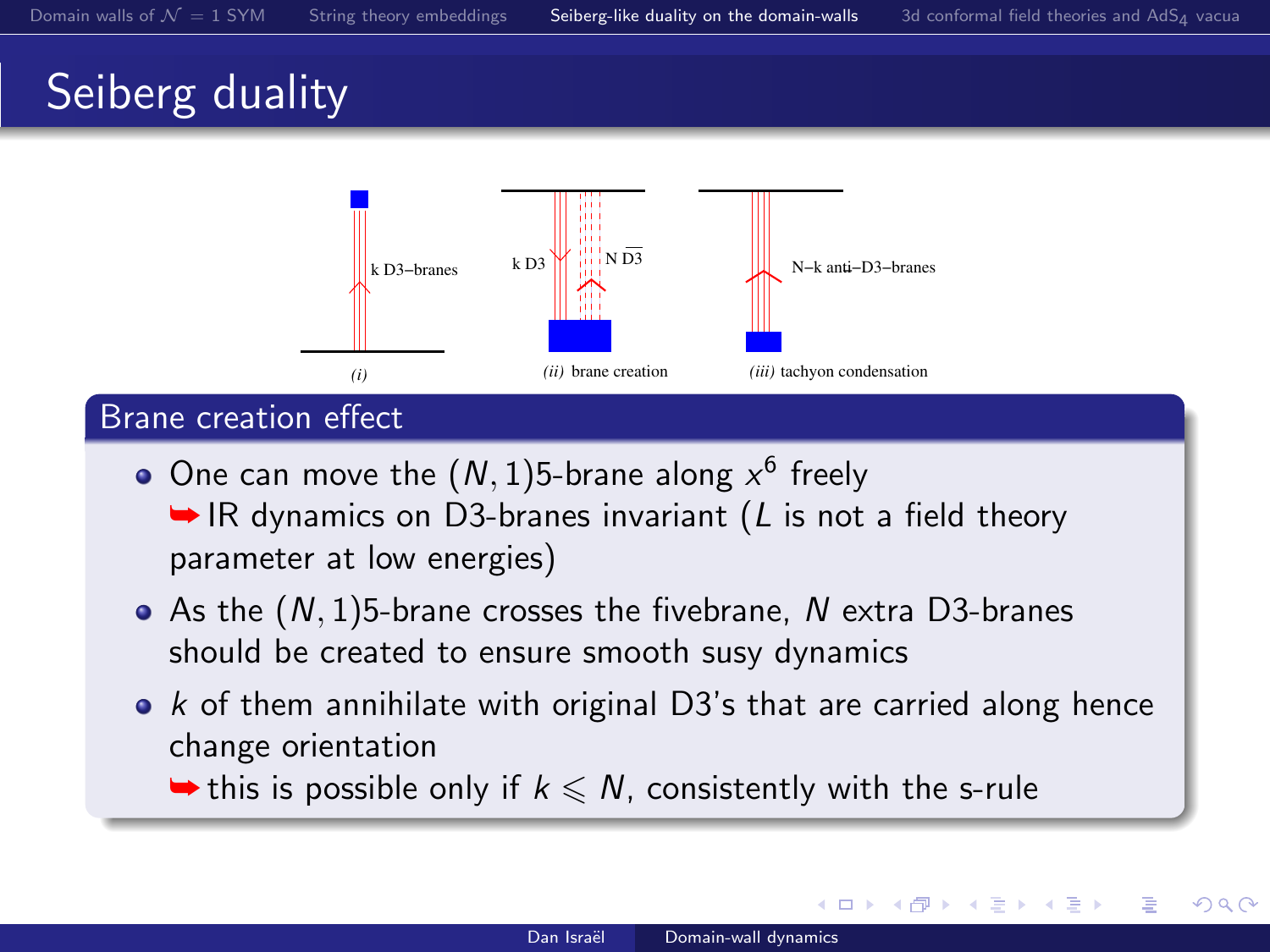#### Seiberg-like duality on the domain walls

- Along the Hanany-Witten transition (fivebranes crossing) one expects no phase transition in the theory on the D3-branes, hence one should get equivalent IR dynamics
- Low-energy limit of field theory on D3-branes after the transition  $\rightarrow$  U(N – k) Acharya-Vafa theory, also at level N
- Therefore gives a Seiberg-like duality for the domain-wall worldvolume theory between  $U(k)$  and  $U(N - k)$  both at level N
- Remark : usual Seiberg duality in 4d  $\mathcal{N}=1$  SQCD can be found by similar methods (Elitzur, Giveon, Kutasov)

 $\vee$  From the point of view of domain-walls in 4d SYM this duality is a simple consequence of charge conjugation symmetry

 $\rightarrow$  however from the 3d point of view it is far from trivial

∢ ロ ⊁ ( 何 ) ( ミ ) ( ミ ) 。

目

 $\Omega$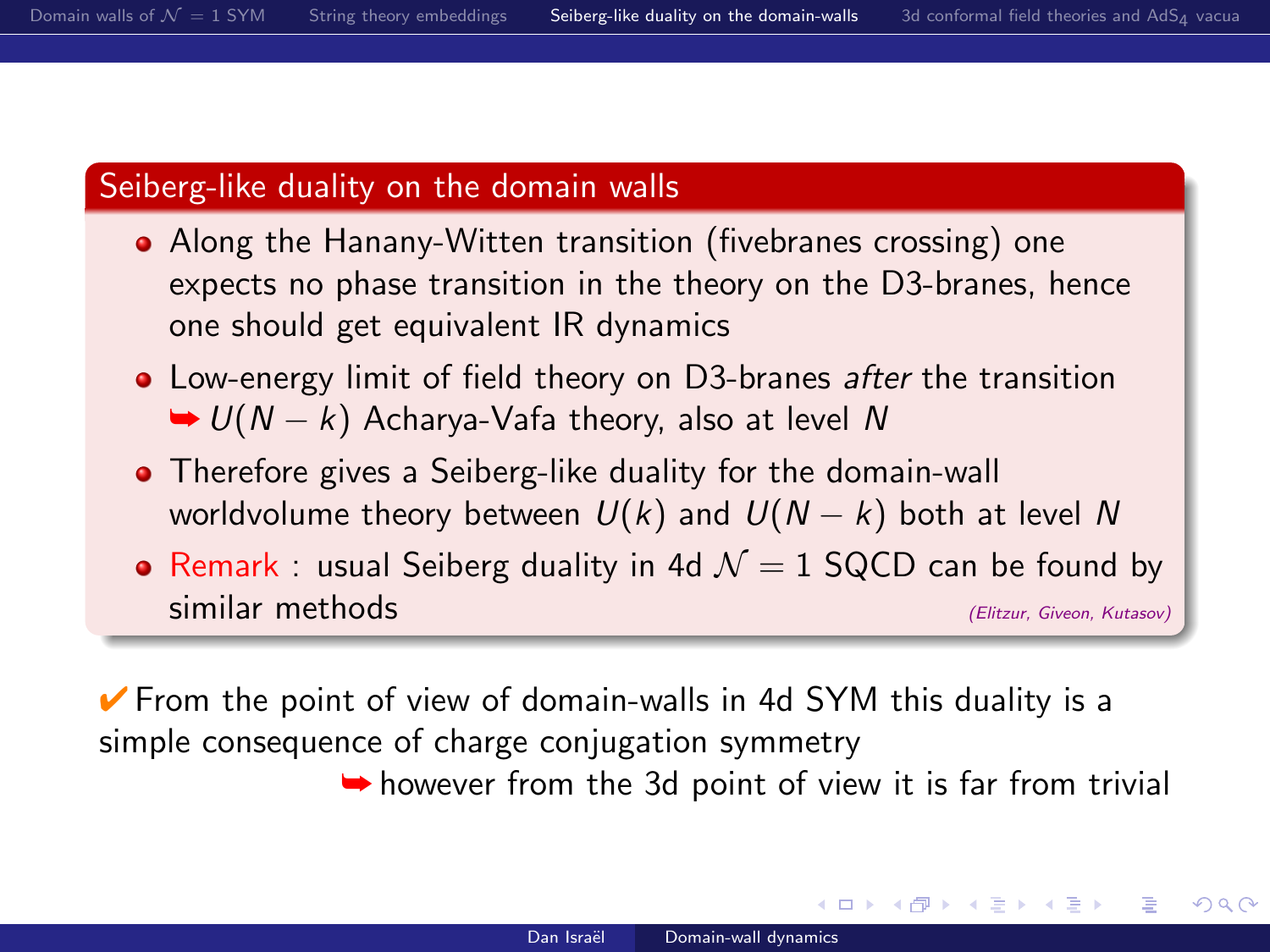K ロ ▶ K 個 ▶ K 君 ▶ K 君 ▶ ○君

 $\Omega$ 

# Comments on low-energy dynamics of AV theory

## Deep IR limit

- At energies below the dynamically generated mass  $m_{\text{LOOP}} = m_{\text{CS}}/N$ for the  $SU(k)$  adjoint scalar multiplet, all fields are massive, (except the free center-of-mass multiplet)
- It gives purely bosonic  $U(N k)$  Chern-Simons theory at level k, which is topological

 $\rightarrow$  duality reduces to well-known *level-rank duality* in Chern-Simons and WZW models :

 $SU(k)_{N-k} \longleftrightarrow SU(N-k)_k$ 

 $\vee$  Did we find eventually something trivial ? is the duality dynamical or purely topological ?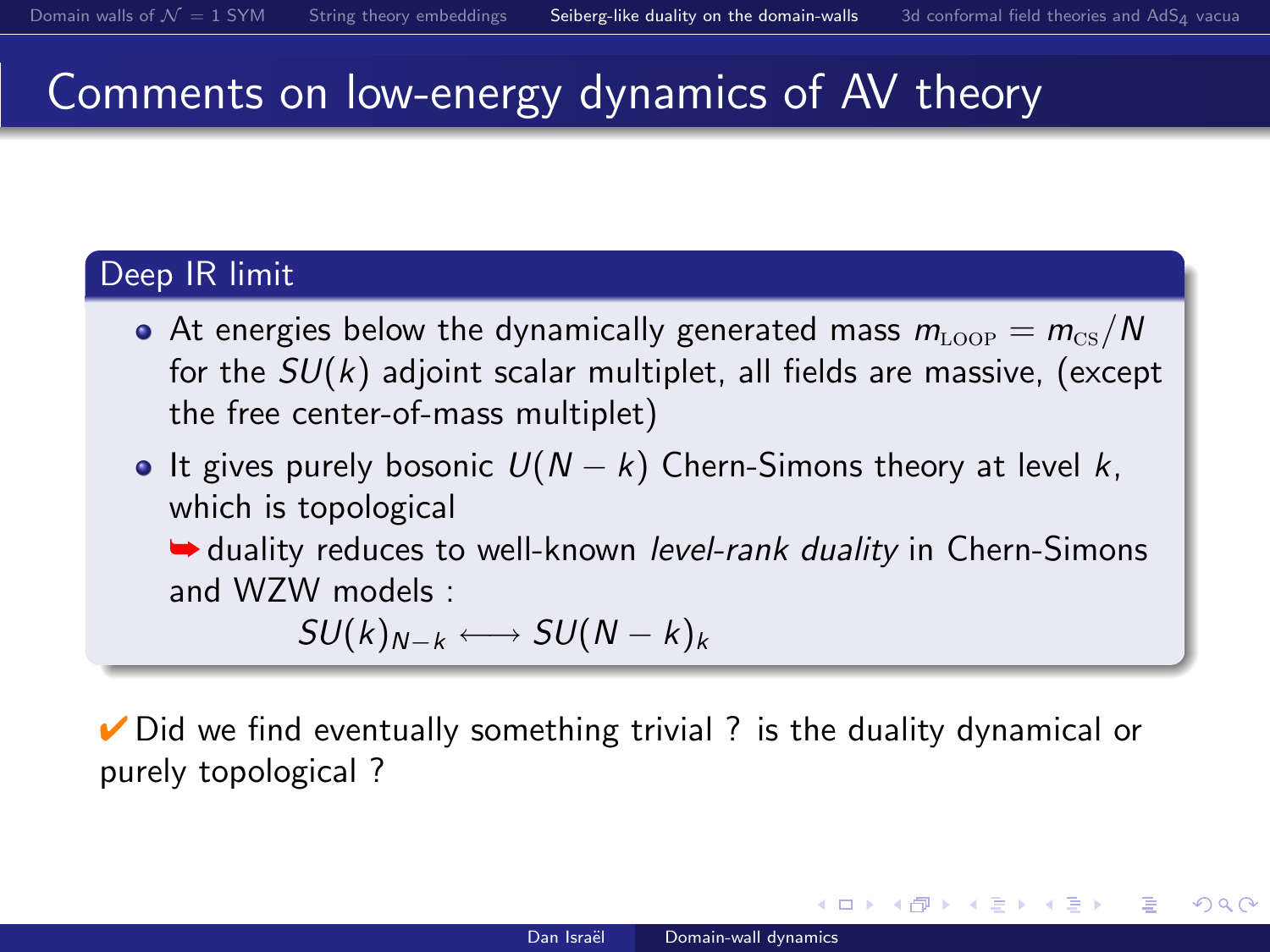#### IR dynamics beyond the topological regime

- Non-trivial dynamics is expected in the energy range  $m_{\text{LOOP}} \ll E \ll m_{\text{CS}}$  where the YM kinetic term can be dropped from the action (at least in the large  $N$  when the two-loop computation is trustable)
- Duality is of the strong/weak type : dimensionless 't Hooft coupling mapped as  $\frac{k}{N} \leftrightarrow \frac{N-k}{N}$
- Remember the domain-wall's tension formula:  $\varepsilon_k = \frac{N^2 \Lambda^3}{4 \pi^2} \sin \frac{\pi k}{N}$ 
	- $\rightarrow$  explicitely invariant under the proposed duality  $k \leftrightarrow N k$
- It shows that the duality contains more than only topological information
	- $\rightarrow$  indeed the binding energy is a dynamical quantity (CW potential)

 $\checkmark$  This strong/weak dual pair although non-trivial reduces in the extreme IR to a pair of topological theories  $\rightarrow$  it would be interesting to generalize these methods to theories with non-trival IR fixed points

<span id="page-19-0"></span>□ ▶ 《 ① ▶ 《 결 ▶ 《 결 ▶ 》 결…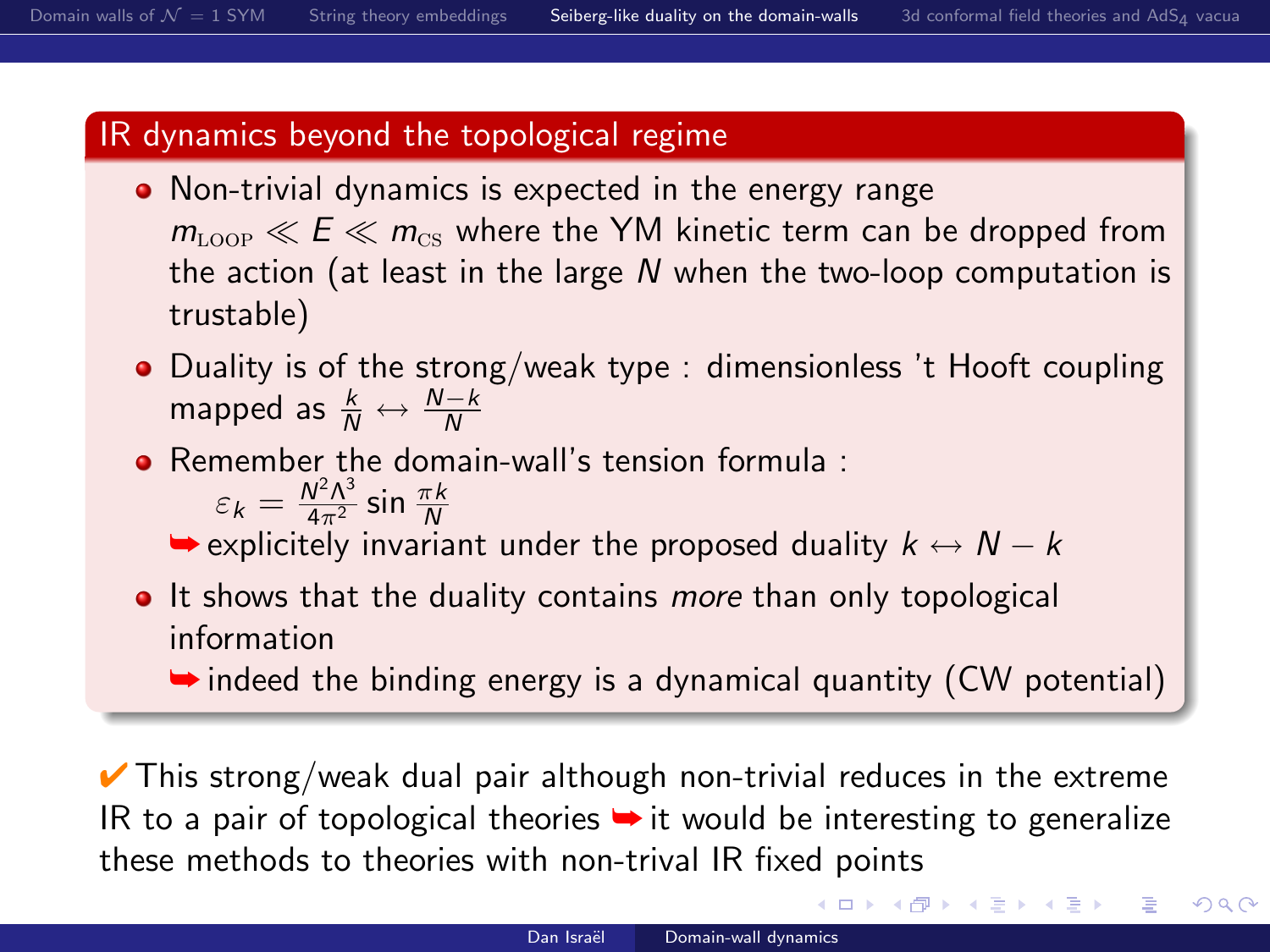## 3d conformal field theories and  $AdS<sub>4</sub>$  vacua

### AdS/CFT duals of flux compactifications ?

- Most superstring compactifications with flux have an  $AdS<sub>4</sub>$  ground state with  $\mathcal{N} = 1$  or no 4d susy
- Should be holographically dual to 3d conformal field theories with at most  $\mathcal{N} = 1$  3d susy  $\rightarrow$  would help to understand non-perturbative dynamics of the compactification landscape
- Can we use our new understanding to build examples of such  $CFT's$  ?
- A priori Chern-Simons theories with matter (as the YM kinetic term is not conformal hence plays little role in the IR dynamics)
- Difficult to get non-topological theories in the extreme IR (masses are not quantum protected because of low supersymmetry hence generically dynamically generated)
- As for 4d SQCD, Seiberg-like duality of the sort discussed here helps to find a range of parameter giving a CFT

イロメ イ何メ イヨメ イヨメ

<span id="page-20-0"></span>目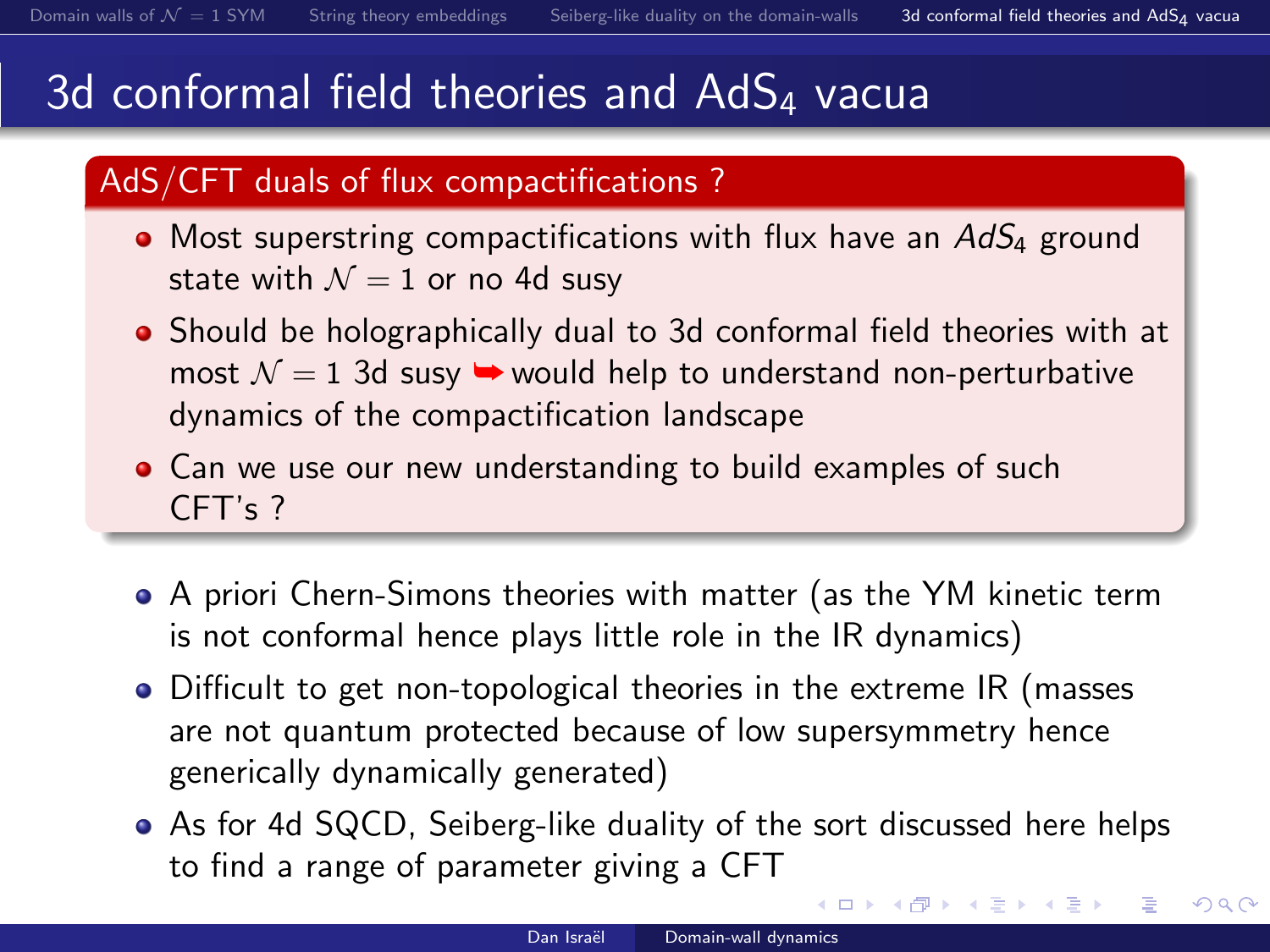## A non-trivial CFT candidate

- $\bullet$  Start with k D3-branes stretched between *n* coincident NS5-branes and a  $(N, 1)$  fivebrane with the same relative orientation
- Extra adjoint scalar multiplet X, with superpotential  $Tr X^{n+1}$

 $\rightarrow$  this coupling is classically irrelevant for  $n > 3$ 

イロメ イ押メ イヨメ イヨメー

G.

 $QQ$ 

• Supersymmetric vacuum : if and only if  $k/N \leq n$  (using similar arguments as before)

pupper value for 't Hooft coupling  $\lambda_t = k/N$  above which susy is spontaneously broken in the presence of the tree-level superpotential

- Above some critical coupling  $\lambda^\star_t < n$  the  $X^{n+1}$  interaction becomes necessarily relevant in the IR, acquiring a large anomalous dimension
- Below this value, one gets only pure CS in the deep IR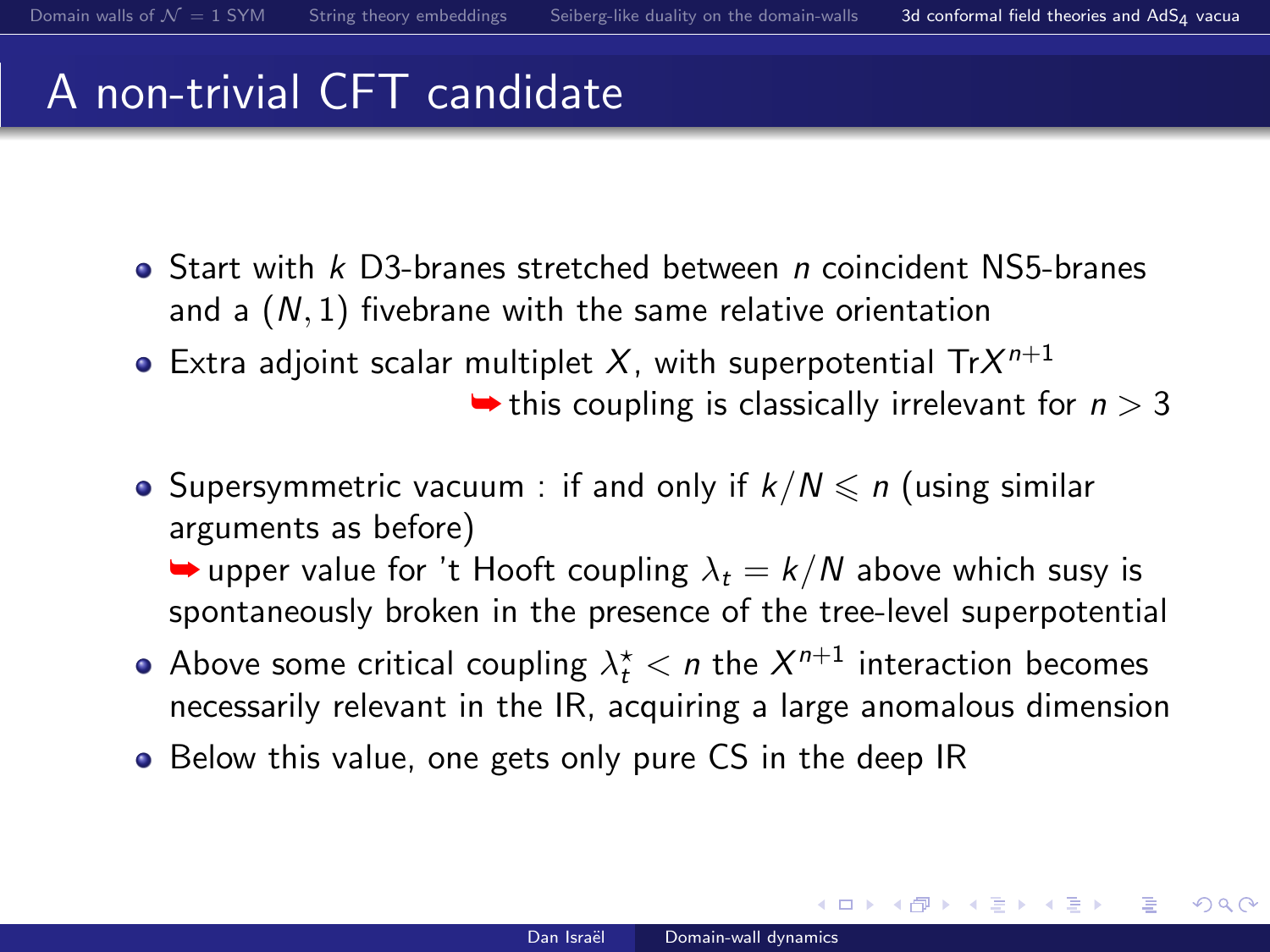#### Seiberg-dual description

- Seiberg-dual theory :  $U(nN k)$  at level N with same tree superpotential, weakly coupled at large 't Hooft coupling  $k/N \rightarrow n$  $\rightarrow$  gets a similar upper bound on the dual 't Hooft coupling below which the tree superpotential is IR-irrelevant (as the dual theory is weakly coupled then)
- It corresponds to a lower bound  $\lambda_t^{\star\star}$  for the original 't Hooft coupling above which the dual description becomes topological in the IR (CS for the dual gauge group)
- From this picture one expects to get a *conformal window*  $[\lambda_t^{\star}, \lambda_t^{\star \star}]$ between these two critical values. Inside, the two dual descriptions are strongly coupled in the IR

 $\rightarrow$  One expects a non-trivial IR fixed point for any  $\lambda_t$  inside the window, giving interacting superconformal field theories

 $\vee$  It would be hard to find evidence for this statement purely in terms of the 3d field theory

イロメ イ押メ イヨメ イヨメー

<span id="page-22-0"></span>目